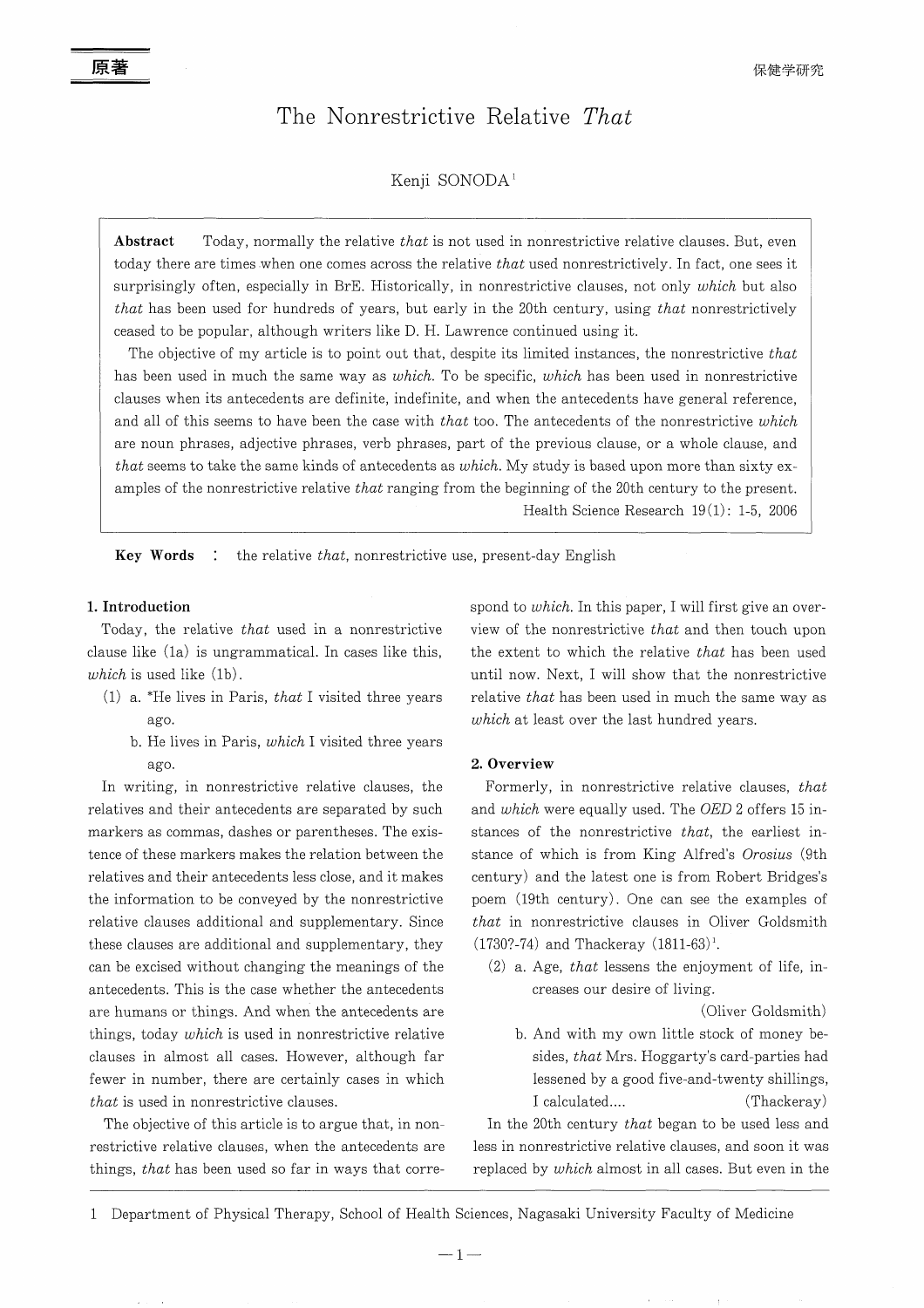20th century, it is well-known that writers like D. H. Lawrence made frequent use of the relative *that* in nonrestrictive clauses<sup>2</sup>:

(3) a. Do you know the little red ovary flowers, *that* produce the nuts? *(Women in Love)* b.... she must always work small things, *that* one can put between one's hands, birds and tiny animals. *(Women in Love)*

Even today, despite the fact that it is no longer popular to use *that* in nonrestrictive clauses, one comes across its instances surprisingly often. Huddleston and Pullum (2002:1052) give four instances of the nonrestrictive relative *that,* and Biber et al. (1999:615) give three instances. And even a cursory glance at the BNC and the Wordbanks will reveal more than a dozen instances of it. The instances of this relative can also be seen in *The Economist,* the British economic magazine, or in a newspaper:

- (4) a. Their creation was a reaction to the McCain-Feingold campaign-finance law of 2002, which ... prohibited parties from raising "soft" money to support issue campaigns *(that* just so happen<sup>3</sup> to nail your opponent).
	- *(The Economist,* May 22nd 2004, p.32) b. One of our boundaries, *that* have always been immutable, is the boundary that separates the fans from the court. (AP)

*(The Daily Yomiuri,* Nov. 23, 2004) Or one can see it in a magazine article:

- $(5)$  "But we've never had one  $(=$  an outbreak of influenza) like this, *that* covered nine countries with more than 150 million birds dead or culled." *(Reader's Digest,* Oct. 2005, p. 22)
- Or one can find it in academic articles:
- (6) a. This civil-rights ethos in language planning was also behind the 1975 amendment to the Voting Rights Act, *that* provided bilingual ballots and bilingual voting materials....
	- *(English Today,* July 2004, p.17) b. Individual factors associated with these changes, *that* may lead to malnutrition, are:
		- $\mathcal{L}_{\mathcal{L}}$ *(Nursing Studies,* March 2004, p.227)
	- c. Based on the limited evidence provided within the present work, *that* previously reported and from experience in the U.S.A., these concerns appear to be unfounded.

*(Physiotherapy,* June 2004, p.70)

All of the instances in (6) are confined to BrE. But there is also an instance in AmE :

(7) A great deal of the limited energy available to

the ego is thus consumed in ceaseless adjudication between one party, *that* would empty life of pleasure, and the other, *that* would rob it of safety. *(Atlantic Monthly,* July 1961, p.69)

Overall, in addition to the *OED* 2, Huddleston and Pullum (2002:1052) (four instances of the nonrestrictive relative *that),* and Biber et al. (1999:615) (three instances), I have 58 instances of the nonrestrictive relative *that,* which range from 1910 to 2005. Their breakdown is as follows: 14 instances from the *Blackwood's Magazine* (Jan. 1910, Jan. 1930, July 1931, Jan. 1950, July-Dec. 1971), 15 instances from *The English Review* (Jan. 1910, Jan. 1930, July 1931), four instances from *The Economist* (July 3rd 2004, June 12th 2004, May 22nd 2004, July 3rd 2004), two instances from the *Atlantic Monthly* (July 1931), three instances from academic articles  $(2004)$ , one instance from *The Daily Yomiuri* (2004), one instance from the *Reader's Digest* (2005),13 instances from the BNC, one instance from the Wordbanks and four instances from the COBUILD ON CD-ROM. My own observations in the following are mainly predicated on these instances from 1910 to 2005.

#### **3. The Relative** *That* **in Nonrestrictive Clauses**

There are three cases in which the nonrestrictive relative *that* is used. That is, it is used when its antecedents are definite, when its antecedents are indefinite, and when its antecedents have generic reference.

## **3.1 Definiteness, indefiniteness and generic reference of the antecedents**

## **3.1.1 Definite antecedents**

*Which* can be used in nonrestrictive clauses when its antecedents are definite noun phrases like *the car, my book* and *the Hilton Hotel.* These noun phrases have already been identified, they are given information, and therefore their meanings do not have to be redefined by the restrictive relative clauses that follow.

- (8) a. I bought *the car, which* cost me a lot of money.
	- b. He borrowed *my book, which* he hasn't returned to me yet.
	- c. He's staying at *the Hilton Hotel, which* lies near the station.

*That* also takes such antecedents:

(9) a. Then he, too, ascended *the stairs, that* creaked and groaned under his weight.

*(The English Review,* Jan. 1910, p.273)

b. Microsoft is also pushing *its own next-generation*

 $-2-$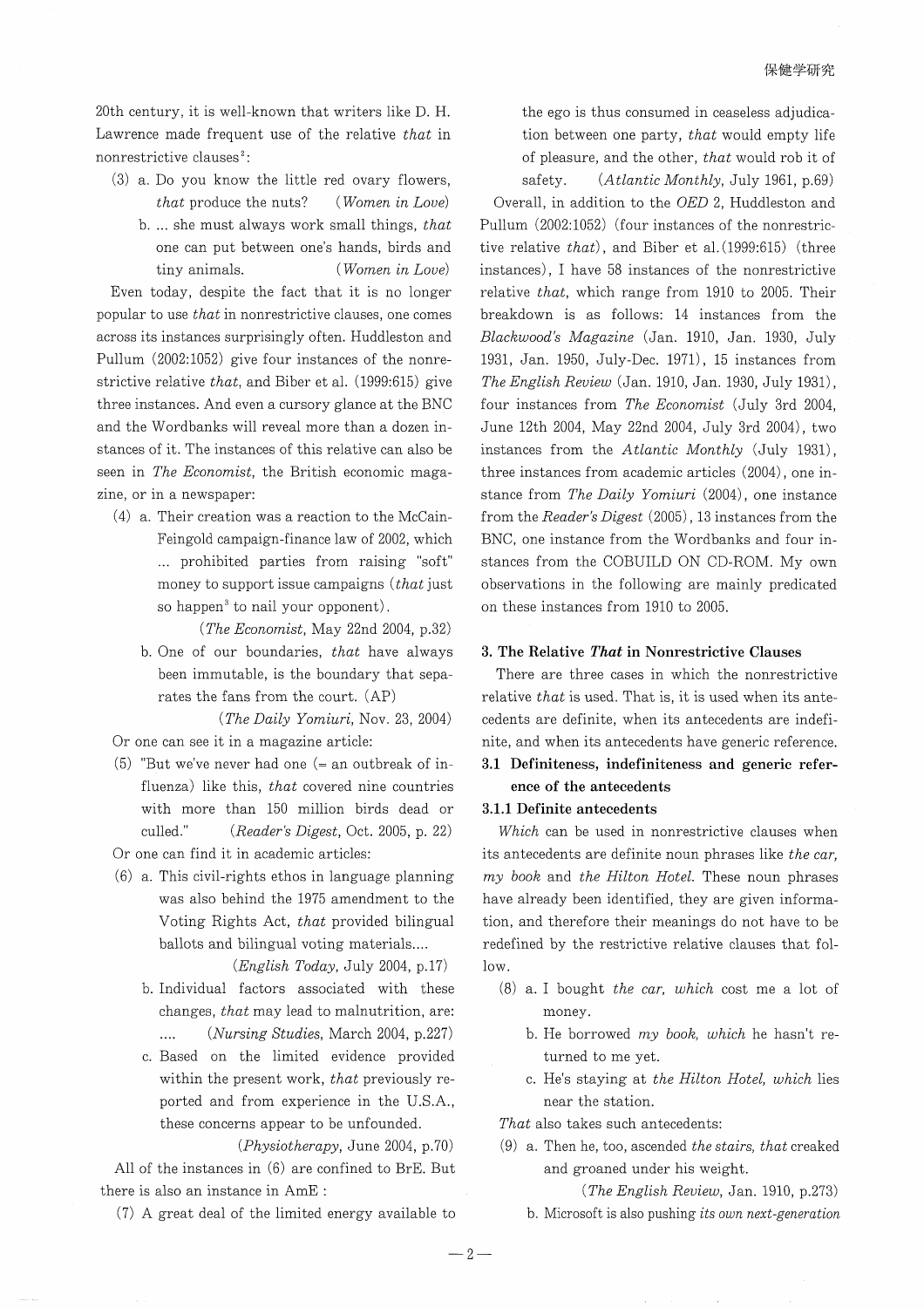*DVD technology, that* competes with rival technologies from Japan's Matsushita, NEC, Toshiba and others.

*(The Economist,* June 3rd-9th 2004, p. 55)

c. *His heart, that* had lifted at the sight of Joanna, had become suddenly heavy at the sight of Ramdez thumping after her.

(Huddleston and Pullum 2002:1052)

d. It was only later I discovered that *my swallow and house-martin, that* had fed on flies near my cows, had been drastically reduced in number.

*(Blackwood's Magazine,* July-Dec. 1971, p. 77)

e. Birchwood brought along the twin-engine version of their TS340 to Poole but there is *another layout option, that* might appeal to a couple, of swapping the guest cabin for a dinette that converts to a double berth.

(COBUILD ON CD-ROM)

f. One announces that ... *two sorts of beer (that* are popularly supposed to be rivals but which the "City" knows to be "interlocking") are respectively and indisputably "the Best." *(The English Review,* Jan. 1930, p.93)

#### **3.1.2 Indefinite antecedents**

With regard to noun phrases like *a car* or *some nurses* or *friends, a car* is indefinite of course because an indefinite article is used, and *some nurses* or *friends* are indefinite because they do not pinpoint the exact numbers and are not clearly defined. Swan (1995:495) says that non-identifying clauses can be used after indefinite noun phrases like *a car* or *some nurses* or *friends,* as well as after definite noun phrases like *the car, this house, my father* or *Mrs Lewis.* Swan says further that after such indefinite noun phrases like *a new car* and *some nurses,* both the restrictive and nonrestrictive relatives can be used. He gives the following instances:

- (10) a. He's got *a new car that* goes like a bomb.
	- b. He's got *a new car, which* goes like a bomb.
- (ll) a. We became friendly with *some nurses that* John had met in Paris.
	- b. We became friendly with *some nurses, whom* John had met in Paris.

Regarding the choice between a restrictive clause and a nonrestrictive one, Swan says that when the information a relative clause provides is felt to be most important in conveying the message, a restrictive clause is chosen, and that when this is not the case, a nonrestrictive one is chosen.

The following are my instances in which the antecedents of the nonrestrictive relative *that* are indefinite:

- (12) a. The Macintosh PowerBook Duo 230 4/80 is *a slimline portable notebook, that* transforms itself onto a powerful desktop computer.... (COBUILD ON CD-ROM)
	- b. *An extremely realistic and detailed game system, that* contains everything you'll ever want from a game, plus much, much more!!! (COBUILD ON CD-ROM)
	- c. In local TV markets the firm now uses *a combination of electric meters, that* record which channels sets are tuned to, and paper diaries....

*(The Economist,* June 12th-18th 2004, p.60)

- d. He gazed at the yellow, stained wall with all the spots which *dead bugs, that* had once crawled, had left. (Biber et al. 1999:615)
- e. She was there, standing free in *terrible empty spaces, that* had been cleared for the passage of the coffin.

*(The English Review,* Jan. 1910, p. 316)

#### **3.1.3 Generic reference of the antecedents**

Quirk et al. (1985:1239) say that an antecedent that has generic reference is followed by a nonrestrictive relative, and they give the following example. Here, the which-clause is a general statement of the giant panda:

*(13) The giant panda, which* is to be found in the remote parts of China, lives exclusively on bamboo shoots.

The antecedents that have generic reference have already been identified and do not have to be restricted in their meanings by the restrictive relative clauses, which may be why the nonrestrictive relatives are chosen in these cases. The following are examples of the nonrestrictive *that* the antecedents of which have generic reference, and in these examples, each *that*clause states the general characteristics of the antecedents:

(14) a. *The pantas monkey, that* spends almost all of its time in open grassland, adopts just such tactics.

(Huddleston and Pullum 2002:1052)

b. *February, that* in other years held intimations of spring, this year prolonged the bitter weather.

(Huddleston and Pullum 2002:1052)

c. *Geology, that* was always of the earth, earthy, has lost even its old attraction of

 $-3-$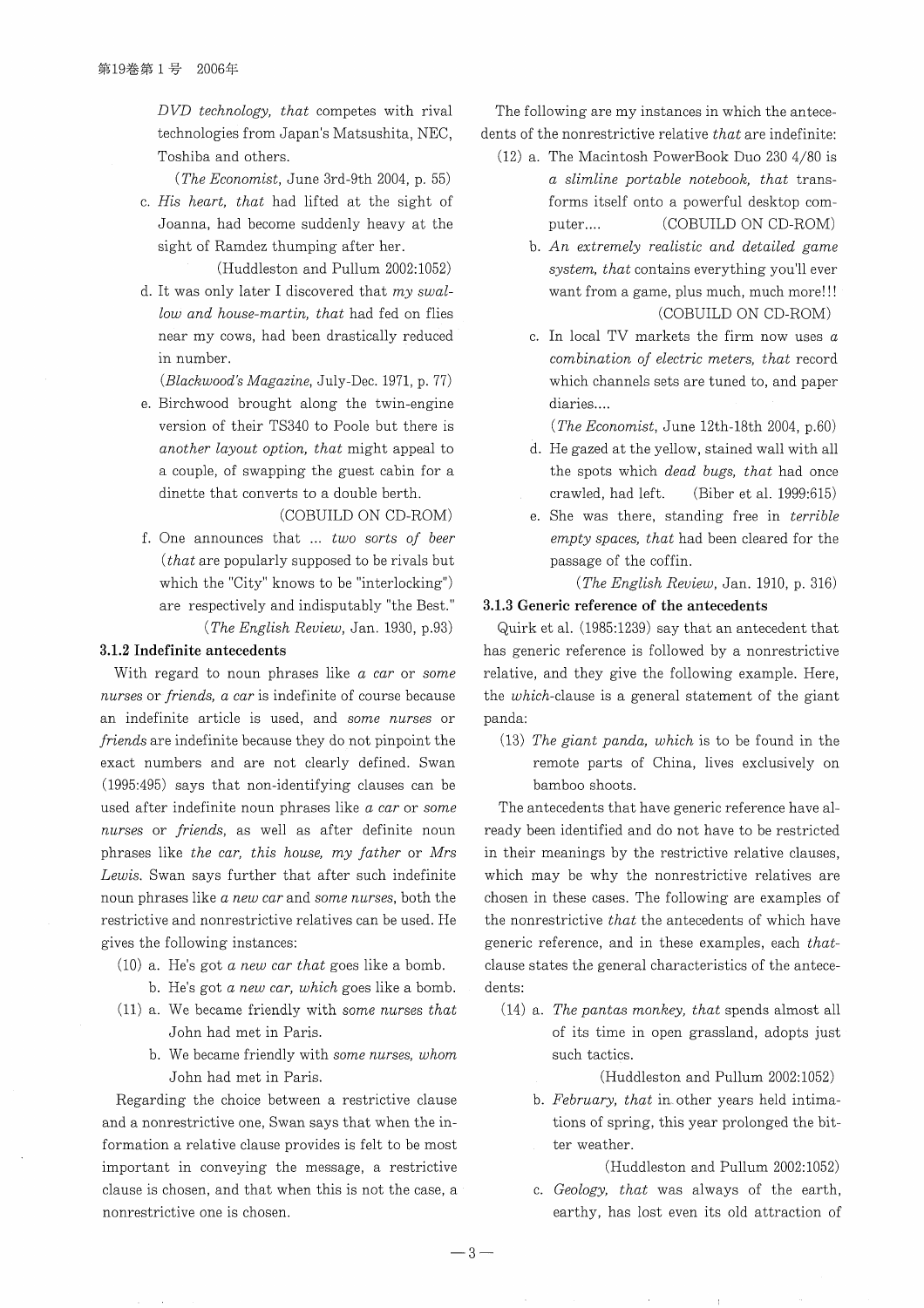### blasphemy....

*(The English Review,* Jan. 1931, p. 183)

d. *Birds like the robin or linnet or chaffinch or thrush or sparrow, that* perch as a rule upon small branches, have no need of great contrasting colours....

*(The English Review,* Jan. 1910, p.225)

e. It is possible that *daws and starlings, that* doubtless gained immunity from attack through accompanying rooks, have become dark through sympathy as it were....

*(The English Review,* Jan. 1910, p. 234)

#### 3.2 The referents of the nonrestrictive relative *that*

The antecedents of the nonrestrictive relative *which* are noun phrases, adjective phrases, verb phrases, part of the clause, or a whole clause. In (15a) the antecedent of *which* is a noun phrase, in (15b) it is a verb phrase, and in (15c) , it is a whole sentence:

- (15) a. *The next bus, which* is to arrive at nine, did not come.
	- b. He was determined *to pass the exam, which* he eventually did.
	- c. *He missed the plane, which* made him unhappy.

This is also the case with *that.* For instance, the antecedents in  $(2a,b)$ ,  $(4a,b)$ ,  $(5)$ ,  $(6a-c)$ ,  $(7)$ ,  $(9a-f)$ , (12a-e), (13) and (14a-e) are examples in which the antecedents are noun phrases. In (16), the antecedent of *that* is also a noun phrase, but in this case the antecedent comprises two noun phrases: "the quiet pride in their calling and steely determination to achieve."

(16) Full of the quiet humour that characterises the firm's directors, the various essays are also imbued with *the quiet pride in their calling and steely determination to achieve, that* the best amongst the world's dealers all share. (COBUILD ON CD-ROM)

In (17) and (18), the antecedents are other than noun phrases. In (17), the antecedent of *that* is the state of being "wore out"  $($  = worn out), and in  $(18a-e)$ , the antecedents are the whole clauses that precede *that:*

(17) I'm *wore out, that's* what I am, with trying to keep a rag ....

*(The English Review,* Jan. 1910, p. 323)

- (18) a. *I'm always going myself away, that* was how he thought of it. (BNC)
	- b. *Added to the sweeteners they'd have to pay back, that* would mean a deficit of nearly 130 m. (BNC)
	- c. *Just sit there and look out, that's* what you

look onto. (BNC)

d. ... over to the general election and *they vote Democratic, that* could help Clinton.

(Wordbanks)

e. *There's no defence, that* I can see. *(The English Review,* Jan. 1910, p.300)

#### 3.3 The cases of the nonrestrictive relative *that*

The nonrestrictive relative *which* is used as subject, object, or as complement, of which it is as subject that *which* is used most often.

- (19) a. He lives in New York, *which* is a big city. (subject)
	- b. He taught me how to drive a car, *which* I could not do before. (object)
	- c. She said she was kind, *which* I don't think she was. (complement)

This applies to *that* on the whole. For instance, of the examples in this article,  $(2a)$ ,  $(3a)$ ,  $(4a,b)$ ,  $(5)$ ,  $(6a-c)$ ,  $(7)$ ,  $(9a-f)$ ,  $(12a-e)$ ,  $(14a-e)$ ,  $(17)$  and  $(18a-d)$ are all examples in which *that* is subject, whereas (2b), (3b), (16) and (18e) are all examples in which *that* is object. <sup>4</sup>

#### 4. Conclusion

I have argued that, when the antecedents are things, the nonrestrictive relative *that* has been used in much the same way as the nonrestrictive relative *which* over the last hundred years. This way of using the relative *that* might be a remnant of those days when *that* and *which* were equally used in nonrestrictive relative clauses. And this remnant seems to be surviving more conspicuously in BrE than in ArnE, although it can never be said with certainty because I have not investigated each and every instance of the nonrestrictive relative *that* in BrE and AmE that appears over the past hundred years. But should this observation be to the point, it would show the conservatism of BrE.

#### Notes

- 1. Quoted in the *Webster's Dictionary ofEnglish Usage,* p.894.
- 2. D. H. Lawrence used both *that* and *which* in nonrestrictive relative clauses.
- 3. The fact that here the -s is not added to the verb "happen" in *that just so happen* may indicate that here *that* is a nonrestrictive relative whose antecedent is "issue campaigns," and that it is not a printing error in this magazine.
- 4. Unfortunately an instance in which *that* is used as complement was not found this time.